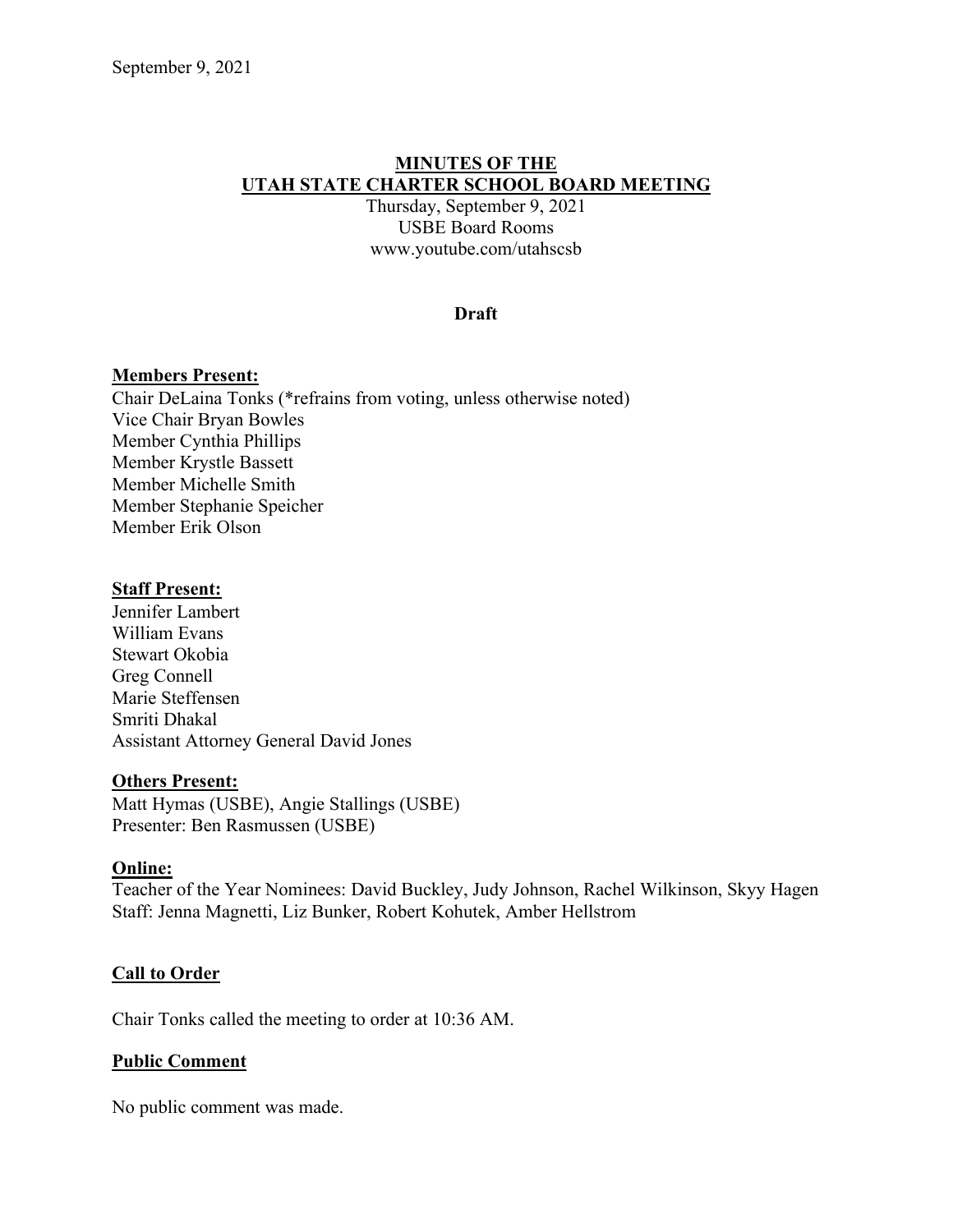# **Board Chair Report**

Chair Tonks welcomed everyone to a new school year. She spoke about the anniversary of 9-11 and remembering where each person was that day. She expressed gratitude for our first responders and invited any board members to share 9-11 remembrances as well.

Various board members shared their memories of 9-11.

# **Executive Director Report**

Director Lambert shared updates regarding the board goals.

# **Consent Calendar**

*A) August 12, 2021 Minutes, B) Monthly Financial Report, C) Meeting Schedule-Revised*

# **Motion**

Member Phillips moved, and Member Smith seconded, "to accept the Consent Calendar." The motion carried unanimously.

# **Board Elections**

Nominations received were for DeLaina Tonks as Chair, and Bryan Bowles as Vice Chair.

# **Motion**

Member Phillips moved, and Member Smith seconded, "Chair Tonks continue in her role as Chair of the State Charter School Board and that Vice Chair Bowles also continue in his role as Vice Chair of the State Charter School Board." The motion carried unanimously.

# **Spotlight—Teachers Nominated for Teacher of the Year**

Staff Members Evans and Steffensen presented about the Utah Teacher of the Year process and recognized the applicants from charter schools for the 2022 Teacher of the Year award. Four of the nominees were able to join and were invited by the board to share thoughts about teaching during the pandemic.

# **Training on the Government Records and Management Act**

USBE Records Officer Ben Rasmussen, provided GRAMA training to the board. He provided guidance on general GRAMA requirements, email communication, and text messages.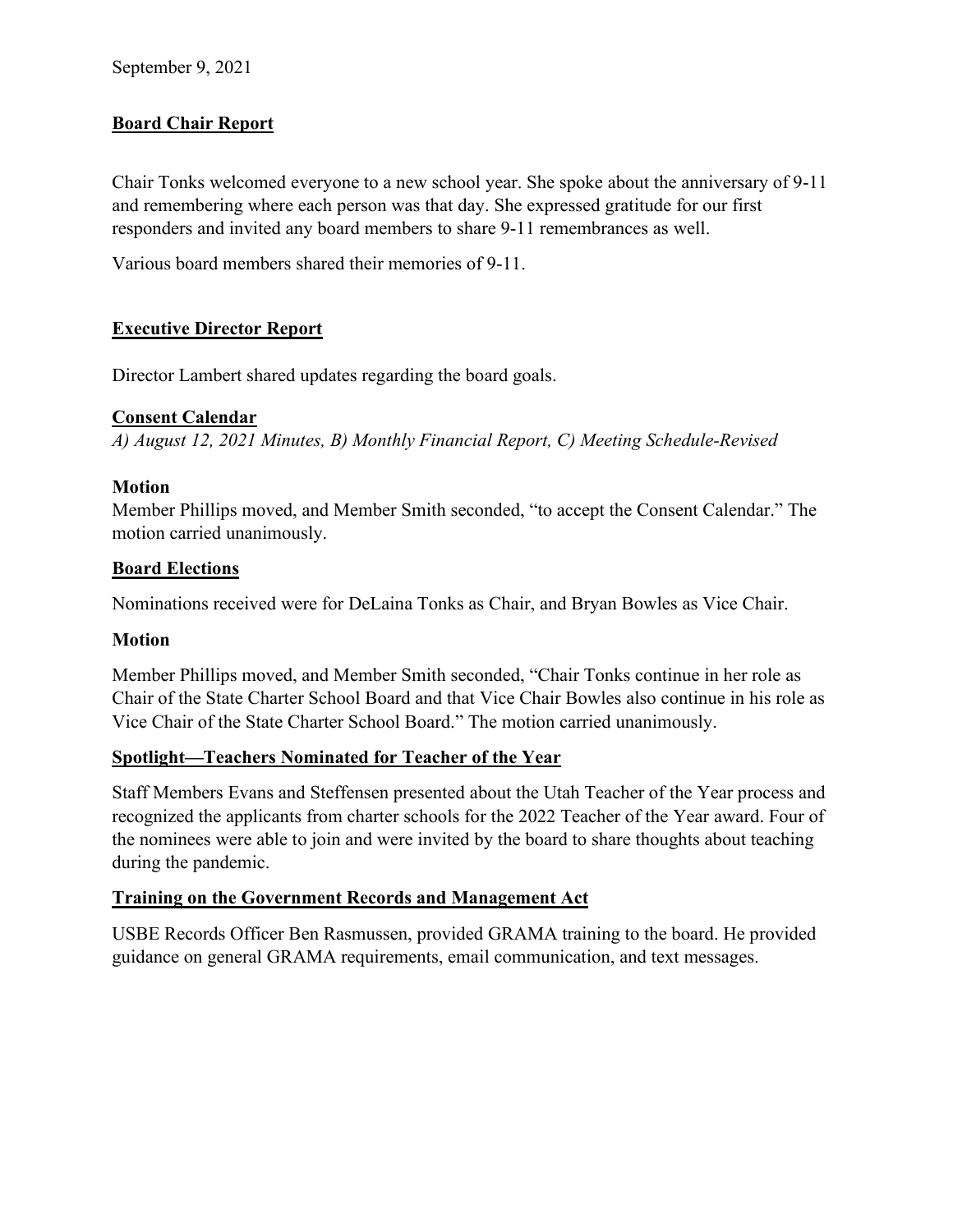# **OEK Funding Amounts**

Staff Member Steffensen presented on the history of Optional Enhanced Kindergarten funding. In FY22, there is a surplus of funds available after awarding applicants. Possible options to allocate surplus funding were presented.

# **Discussion**

Member Phillips brought up a question about those who asked for funds in the past but were unable to be funded. Staff reviewed the historical slides. Member Phillips discussed reopening the application, and why that could be beneficial to schools. Staff stated that was one of the possible recommendations. Staff clarified funding protocol with reopening the grant and was advised to follow the protocol that has typically occurred.

# **Motion**

Member Phillips moved, and Member Smith seconded, "that the OEK monies be opened up to all schools on a competitive basis, both those who have applied, and those who have not for review, as per the surplus, per the SCSB review process".

# **Discussion**

Member Speicher affirmed her position that it is important to reopen this grant, and to let schools know that language should be included that we are here to support you, and that this could be a great resource.

The motion carried unanimously.

# **Carry Forward Funds Spend Plan**

Director Lambert presented on the Carry Forward Spend Plan. This has been presented to USBE pending SCSB approval. There have been decreases in spending due to not traveling, not making copies, etc. due to the pandemic. There is one time funding of ODPG as well as the carry forward that Director Lambert would like to use for additional staff to fulfill the mission and vision of the board. One employee would be for three years, and one would be for five years. Director Lambert is also recommending an external board review by NACSA with the carry forward funds. Mentoring and Regional Seminars are recommended to continue with flexibility as staff seeks to bring in training from local and national presenters, as was intended by the legislature. The final area, CHSU (start up funds) is the largest area of carry forward funding, but also the most restricted per the legislative requirements of the funding.

# **Discussion**

Chair Tonks stated that this supports the SCSB move from reactionary to a proactive role as an authorizing board, and that she is pleased with the proposed spend plan.

# **Motion**

Member Speicher moved, and Member Smith seconded, "to approve the SCSB carry forward spending plan for 21-22 as outlined."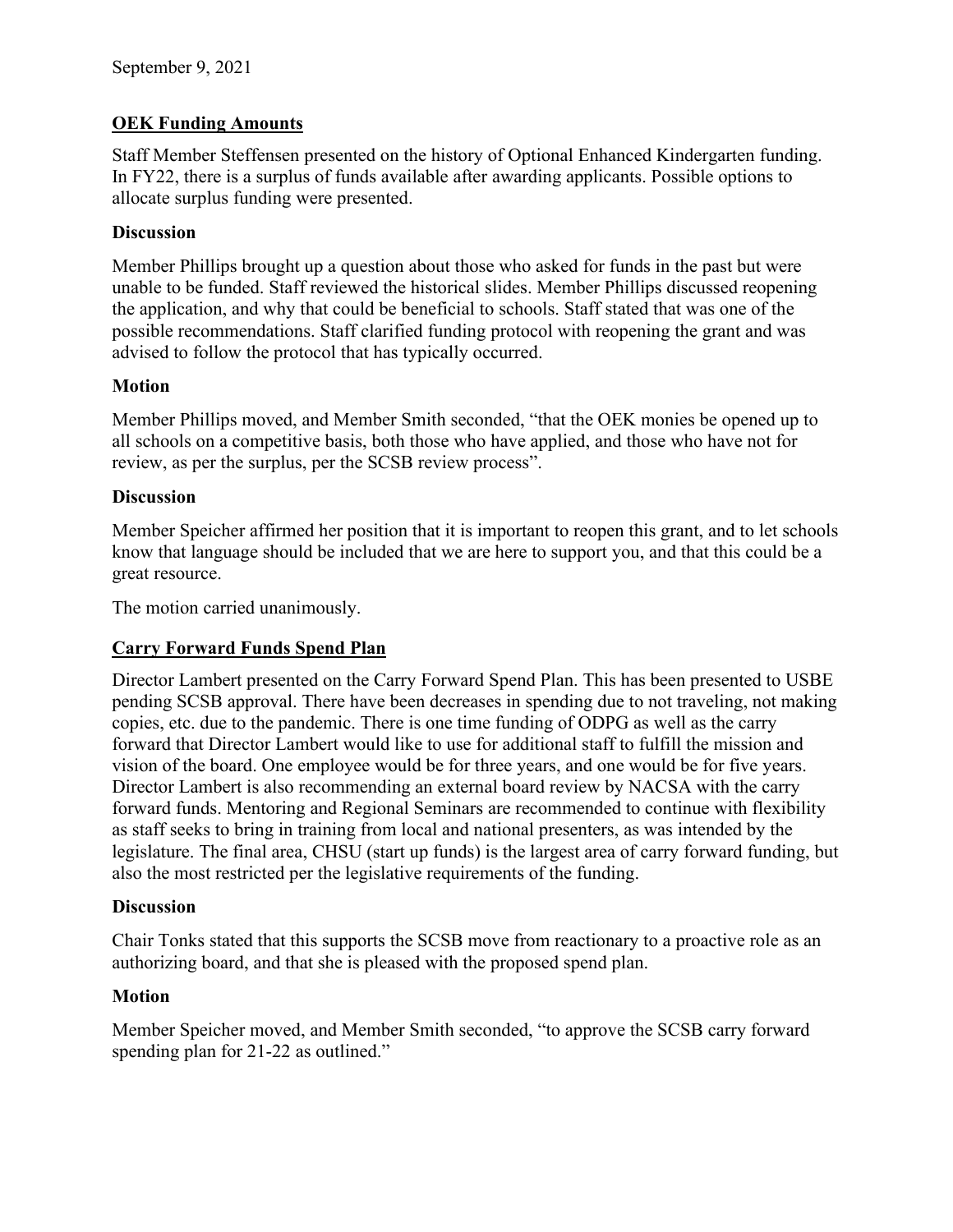## **Discussion**

Member Speicher asked a question about the timeline for NACSA review. Director Lambert explained that she would work with purchasing on the timeline. Member Phillips commented that a strong message is sent to charter schools that the board is going to participate in a review, and that the board is seeking to become better.

The motion carried unanimously.

## **Review Board Policies**

Chair Tonks asked Director Lambert to guide the board through the policy review.

## **New School Applications**

## **Discussion**

Director Lambert provided historical context that a previous school was invited to apply for a charter school. At the time, the applicant board decided to leave the school. However, the director submitted the proposal that was invited to apply and came before the SCSB with a new board. This policy was created to address how much change is allowable during the new charter school process.

Member Phillips suggested that the application instructions be linked in the policy. She also suggested a new statement (item 5) that the SCSB can allow boards to bypass different steps of the process. Chair Tonks asked if item 2 covers her suggestion, as it is not timebound. Director Lambert suggests adding to item 1, rather than creating item 5. Member Smith cautioned that she does not want this to be seen as a way for applicants to miss deadlines. Director Lambert suggested the wording "or on a modified schedule deemed sufficient by the vote of the board." Member Olson stated that by publishing an exception in a policy, it could open the door to applicants petitioning the board for flexibility and suggested using caution in such an inclusion in a policy. Member Phillips stated her agreement with Member Smith and Member Olson. Vice Chair Bowles stated that he believes this is already covered in the policy as written.

## **Motion**

Member Smith motioned and Member Phillips seconded "to adopt the Utah State Charter School Board New School Application Policy, with the addition of a hyperlink to the application instructions."

The motion carried unanimously.

# **All Other Applications**

## **Discussion**

Director Lambert stated there is not a historical context to provide for this policy. She did mention that the word "replication" is no longer used and is simply referred to as a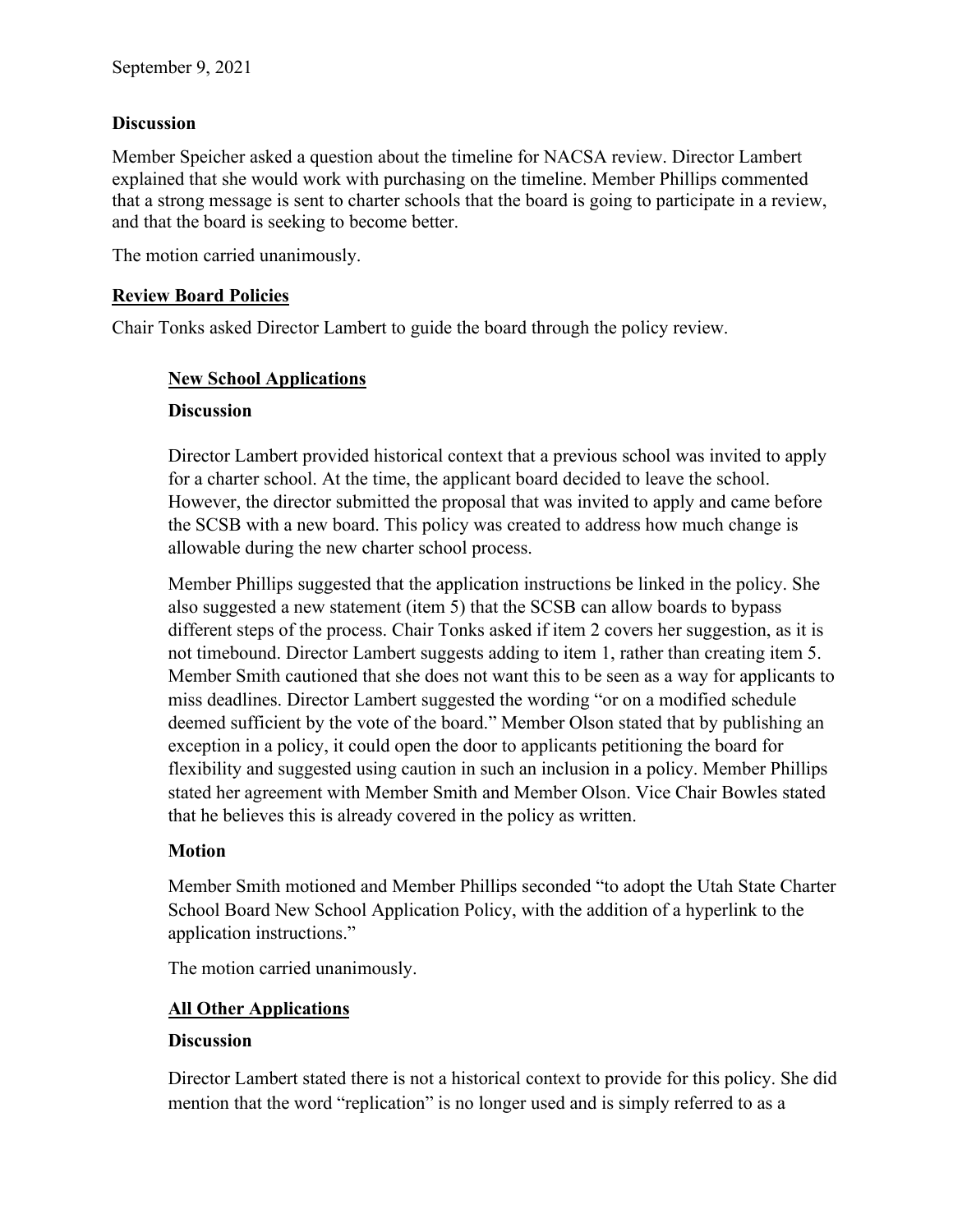"satellite". Member Phillips asked for the application to be linked to the policy document. Director Lambert stated that staff would do their best to update, but it may be difficult to update yearly.

# **Motion**

Vice Chair Bowles motioned, and Member Speicher seconded "to pass this policy as is, if we strike the word "replication" in line one and add a link to a page that will allow individuals, considering an application, to use a hyperlink to find the application more easily."

# **Discussion**

Member Phillips asked if Vice Chair Bowles is also open to adding a hyperlink to the application process instructions. Director Lambert said staff will add hyperlinks wherever they can.

The motion carried unanimously

# **Optional "Fast Track" Replication and Satellite Application Process**

# **Discussion**

Director Lambert shared the historical context that this was created a few years ago to allow an option for existing schools to move through the replication and satellite process faster. This option has never been used. She recommended striking the word "replication" as it is no longer used. She also stated that most satellite schools have asked for extensions of time, rather than fast tracking. Another recommendation stated from staff would be to align with the oversight model to reference "high performing" schools.

# **Motion**

Member Smith motioned and Member Bassett seconded "to approve the Utah State Charter School Board Optional Fast Track Satellite Application Process, strike "application". I would like to direct that we insert the hyperlinks wherever possible into this document and that we adopt the language for high performing schools that is standardized for designated high performing schools and add to consent."

# **Discussion**

Member Phillips noticed that there was a section of the policy that referenced performance criteria, and she could not find that on the website. She would like that to be linked as well into the policy. Director Lambert stated that this refers to "CSAF" but that it could be clearer. Member Speicher affirmed using the high performing criteria.

The motion carried unanimously.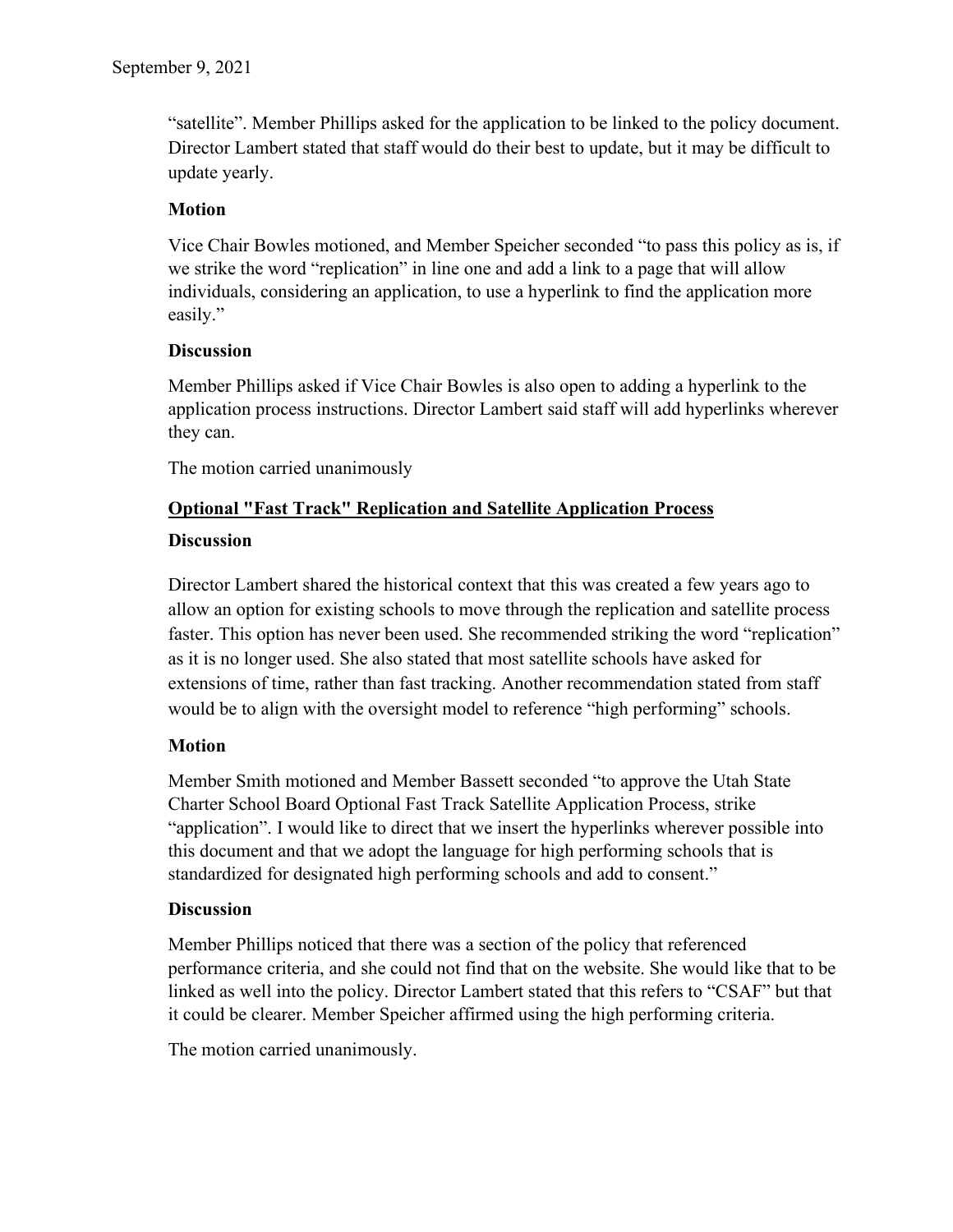# **Requirement of Signed Charter Document for Full Approval and Prior to Release of Any Public Funds**

## **Discussion**

Director Lambert shared the historical context that this was created a number of years ago when funds were disbursed to a school that did not have a signed charter agreement in place. This policy has been used a number of times by staff in working with schools to ensure that agreements are signed in a timely manner. This policy was created before the recodification, so it is recommended that the codes be updated. Member Phillips suggested technical updates to the policy, such as formatting, possessives, acronyms, and grammatical errors. Vice Chair Bowles has provided an updated copy with the grammatical errors corrected to Director Lambert. She asked for any other grammatical updates to be sent to staff to revise and edit.

## **Motion**

Member Smith motioned and Member Speicher seconded "to revise and edit this policy, the Utah State Charter School Board Requirement of Signed Charter Document for Full Approval and Prior to Release of Any Public Funds, that the edited and updated, in accordance with our discussion, and be placed on consent for our next meeting."

The motion carried unanimously.

## **Motion**

Member Phillips motioned and Member Smith seconded "that the board instruct staff to hyperlink any policies we have with appropriate forms and pages and information, and that staff be directed to update any obsolete dates or references to board rule that have been renumbered and the like."

## **Discussion**

Member Phillips discussed wanting to empower staff to be able to update policies. Director Lambert stated that this shows the policies are living documents and will be reviewed by the board on a regular basis, and that they are thought about to guide staff and the board.

The motion carried unanimously.

## **Closed Session**

## **Motion**

Member Phillips motioned and Member Smith seconded "to go into closed session to discuss competence, character of an individual."

Member Phillips-yes